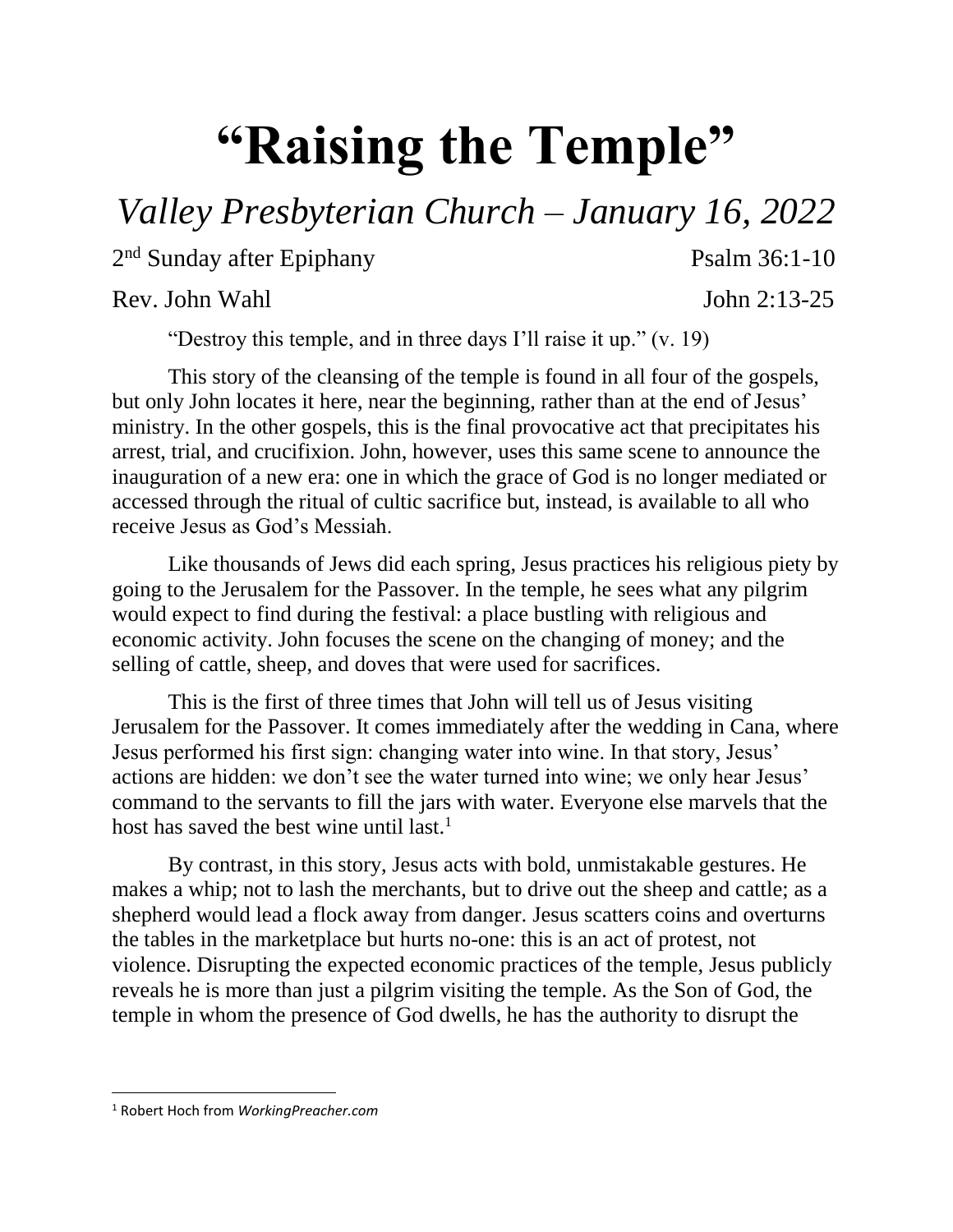temple's usual activities. Jesus is announcing an end to this long-established way of relating to God.

For, if Jesus himself is the temple, which – when destroyed – will be raised again in three days, then the people of God need not make this annual pilgrimage to be in God's presence; they need not exchange money to purchase animals to be sacrifices; instead, the ultimate sacrifice will be made, for them, by Jesus.

Given that John's gospel was written well after the destruction of the Jerusalem Temple by the Romans – which took place in the year 70 BCE – the gospel writer's insistence, and perhaps reassurance, to his community that they would find mercy in Christ rather in inside the temple, and within the sacrificial system, makes both practical and theological sense.<sup>2</sup> While there was no longer a physical temple to which they could go, Christ, the true temple, was present with them wherever they were.

Turning the water into wine at the wedding was not a rejection of Jewish purification rituals, but instead showed how God was creating something deeper and richer out of Judaism and God's covenant with the people of Israel: like an abundance of new wine. By cleansing the temple (getting rid of the moneychangers and animal sellers) Jesus is not ridding the temple of Judaism; but of those practices that were separating people from the heart of Judaism: God's promises to be with the people, the transformative power of prayer, the hope of being a light to the nations, and the renewal of all creation to live in shalom.<sup>3</sup>

Jesus saw this complex system of animal sacrifice that had developed at the temple – which involved an entire marketplace of money changers and animal sellers – as a distortion of his own religion. The reason for coming to the temple – his Father's house – was not to fulfill a sacrificial obligation, but to be in God's presence. Here, Jesus is announcing himself as the new temple: the place where God's presence dwells. In Christ, God has chosen to come to us, to dwell among us. We believe that the church – the body of Christ – can never be destroyed. We are not asked to bring a sacrifice because, in Christ, the eternal sacrifice has already been made.

Many of us tend to think of church as a destination. It's the place where you go to receive spiritual things; religious goods and services. But, taking a cue from John's gospel, maybe we have things backwards. Rather than imagining it (exclusively) as a place we *go to* for some experience of God, maybe we should be

l

<sup>&</sup>lt;sup>2</sup> David Lose, "Igniting Centrifugal Force"

<sup>3</sup> From *RevGalPals.org*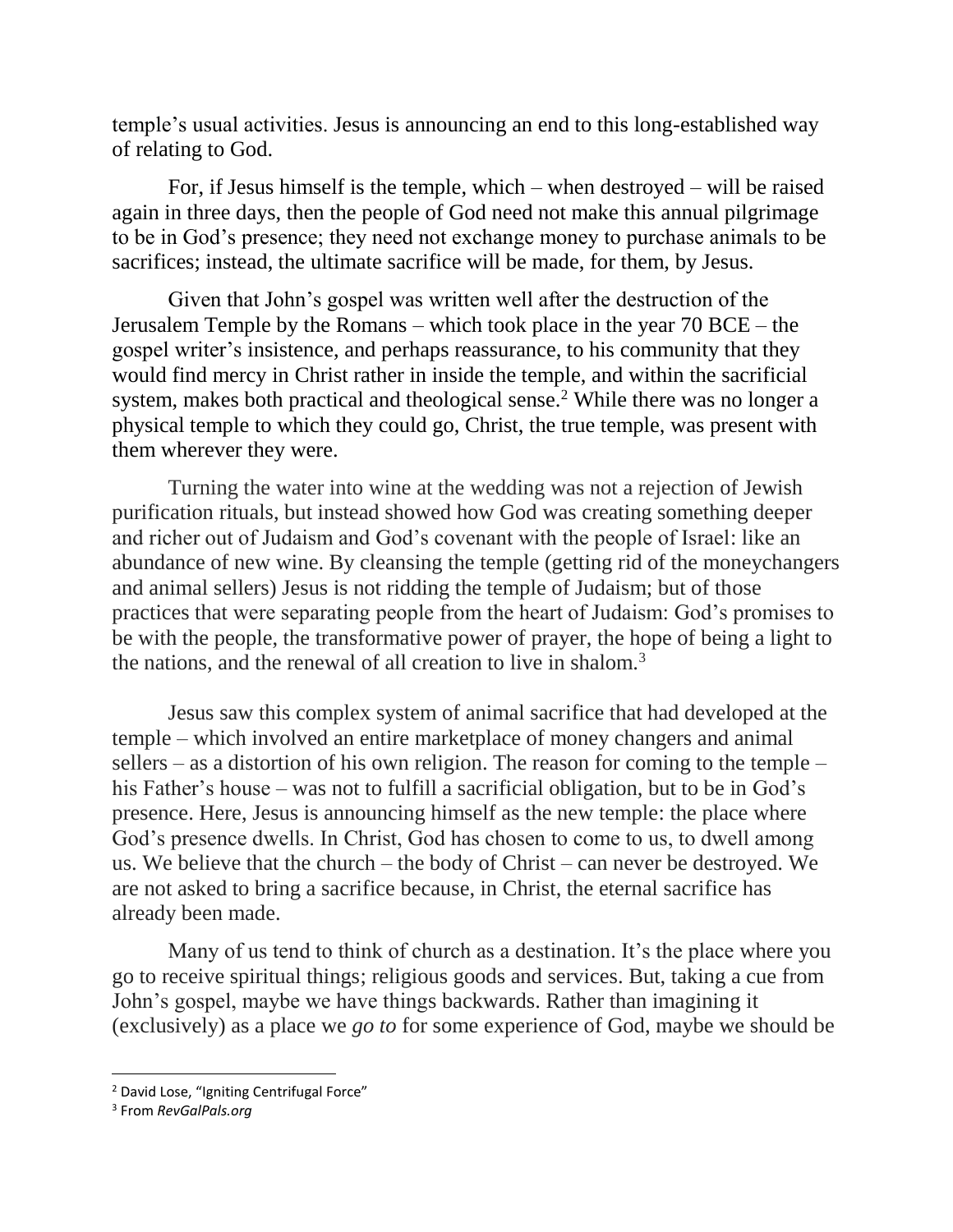thinking of church as a place that we are *sent from* in order to meet, and partner with, God.

This does not mean that coming to church is unimportant. We gather because in the proclamation of the gospel and the sharing of the sacraments we perceive God's grace. When we worship and pray and share in fellowship together, we learn more of who we are as the people of God and how God is calling us to respond. Then, we are sent out, as God's people, to become partners with God in our various roles and circumstances to love and bless the people and the world that God loves so much.

Think about it, in the church we identify and ordain elders and deacons who will lead and serve the people of the church. But do we pay as much attention to those people who serve roles of leadership and service in our community? We commission our youth before they depart for mission trips, but do we recognize everyone who offers their time and energy quietly and behind the scenes? We honor and thank musicians and teachers for what they do in the church, but do we also bless those who are teaching our children in school, or singing songs as caregivers to the elderly?

John wants his readers to know that Jesus calls the church not only to gather together but also to be sent out. While prayer and care, mission and giving, can and should and do take place within these four walls of the church, we know that not everyone who needs to hear the gospel and see God's love witnessed through us is here. When the church focuses only on is internal rituals, traditions, and activities, we lose sight of where God is sending us. We are the body of Christ; we are God's dwelling place. God will go where we go: into our homes and our schools, in our workplaces and gathering spots; wherever we are, God dwells within us.

Thus, the role, and authority, of the church does not rest in what it regulates – what we deem to be righteous or acceptable – but in how it creates community and opens people to an experience of God. Too often, the church gets defined by what it opposes: it used to be dancing or playing cards, then women in ministry, and more recently abortion rights or same-sex relationships. By staging his nonviolent protest in the temple, scattering coins and saving animals from being sacrifices, Jesus was proclaiming that the church is not about amassing resources or requiring sacrifices; it is, instead, about sharing what we are given and celebrating life.<sup>4</sup> Like Dr. King after him, Jesus knew that the time is always right to do what is right."

 $\overline{\phantom{a}}$ 

<sup>4</sup> Gilberto Ruiz from *WorkingPreacher.org*